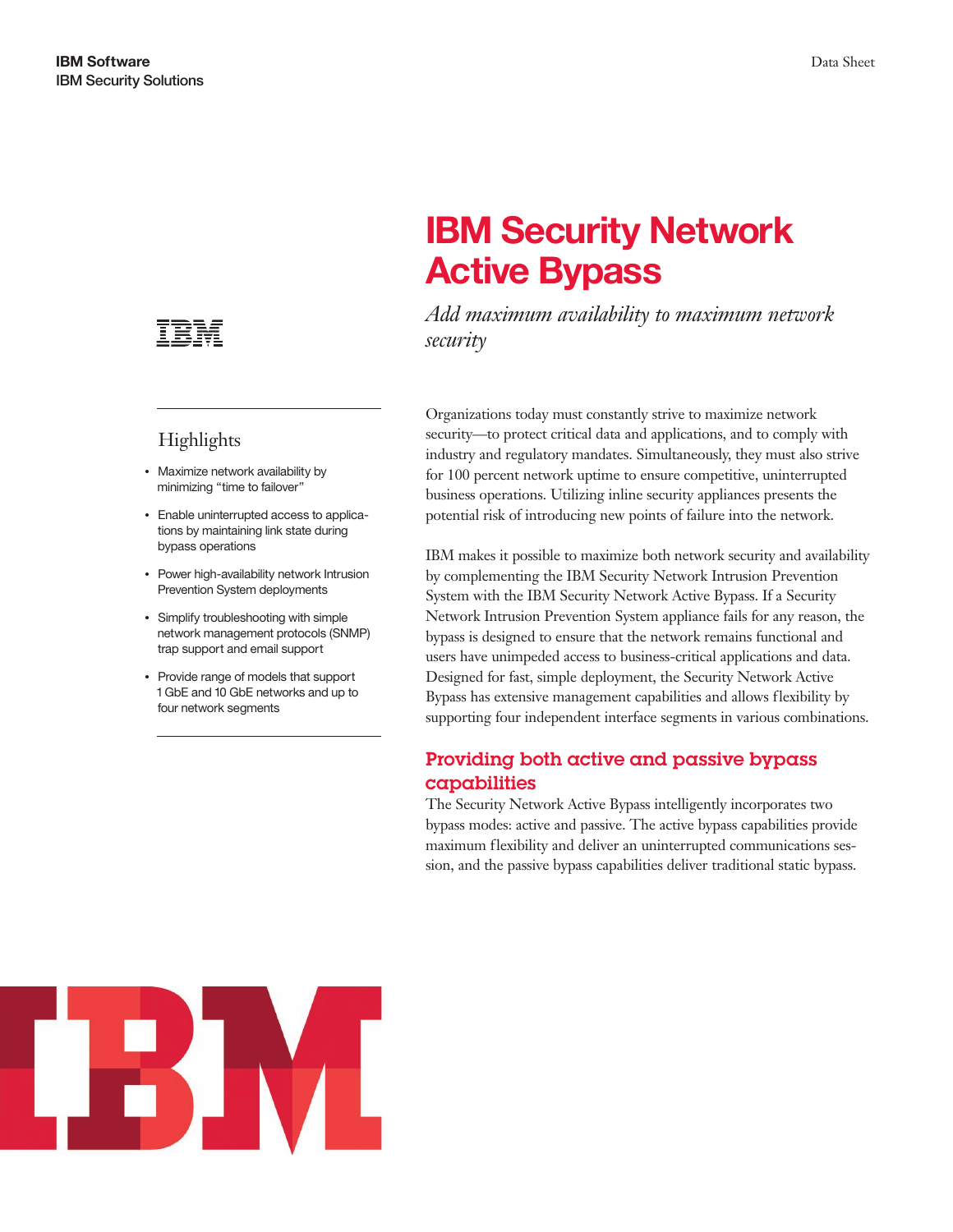#### Powering high-availability network intrusion prevention system deployments

The Security Network Active Bypass provides the option to deploy Security Network Intrusion Prevention System appliances with high availability. In the event that a primary Intrusion Prevention System device should fail, the Security Network Active Bypass can be configured to fail in a way that allows the network to redirect traffic to an alternate Security Network Intrusion Prevention System appliance.

#### Enabling plug-and-play installation and simple configuration

A self-generating "heartbeat" makes installation fast and simple; and because the heartbeat is configurable, users can match their requirements for heartbeats and failover by using the Intrusion Prevention System heartbeat or link state change.

#### Providing intelligent, modular operation

The Security Network Active Bypass supports four independent network segments, each offering full bypass functionality without interrupting existing network sessions. This includes allowing the existing network infrastructure to reroute traffic automatically if an inline network appliance must be taken off the network for maintenance. It also performs failover in case of a software crash or power failure. Segments are segregated, so if one segment goes into bypass, the other segments remain unaffected.

#### Streamlining monitoring and troubleshooting

The unit's extensive but easy-to-use management capabilities include support for web graphical user interface (GUI), HTTPs, simple network management protocols (SNMP), email notifications and Command Line Interface (CLI). It also supports Test Access Port (TAP), which enables IT staff to monitor network links.

#### Delivering reliability and economy

The Security Network Active Bypass includes two redundant power supplies for maximum uptime. Its intelligent and efficient design enables very low power consumption and increases reliability by eliminating the need for a fan.



IBM Security Network Intrusion Prevention System provides protection for the data center and core networks. IBM Security Network Active Bypass helps ensure network availability for critical applications and network segments.

### Why IBM?

IBM Security Network Intrusion Prevention System appliances are highly effective solutions in terms of both security and availability. Security Network Active Bypass appliances are designed to simply enhance the existing high availability features found in IBM intrusion prevention appliances to ensure the highest levels of reliability and availability.

In the case of an IBM Security Network Intrusion Prevention System failure for any reason, the Security Network Active Bypass system ensures that the network remains functional. It is an intelligent and effective system that combines flexible configuration, simple management and reliable, low-cost operation.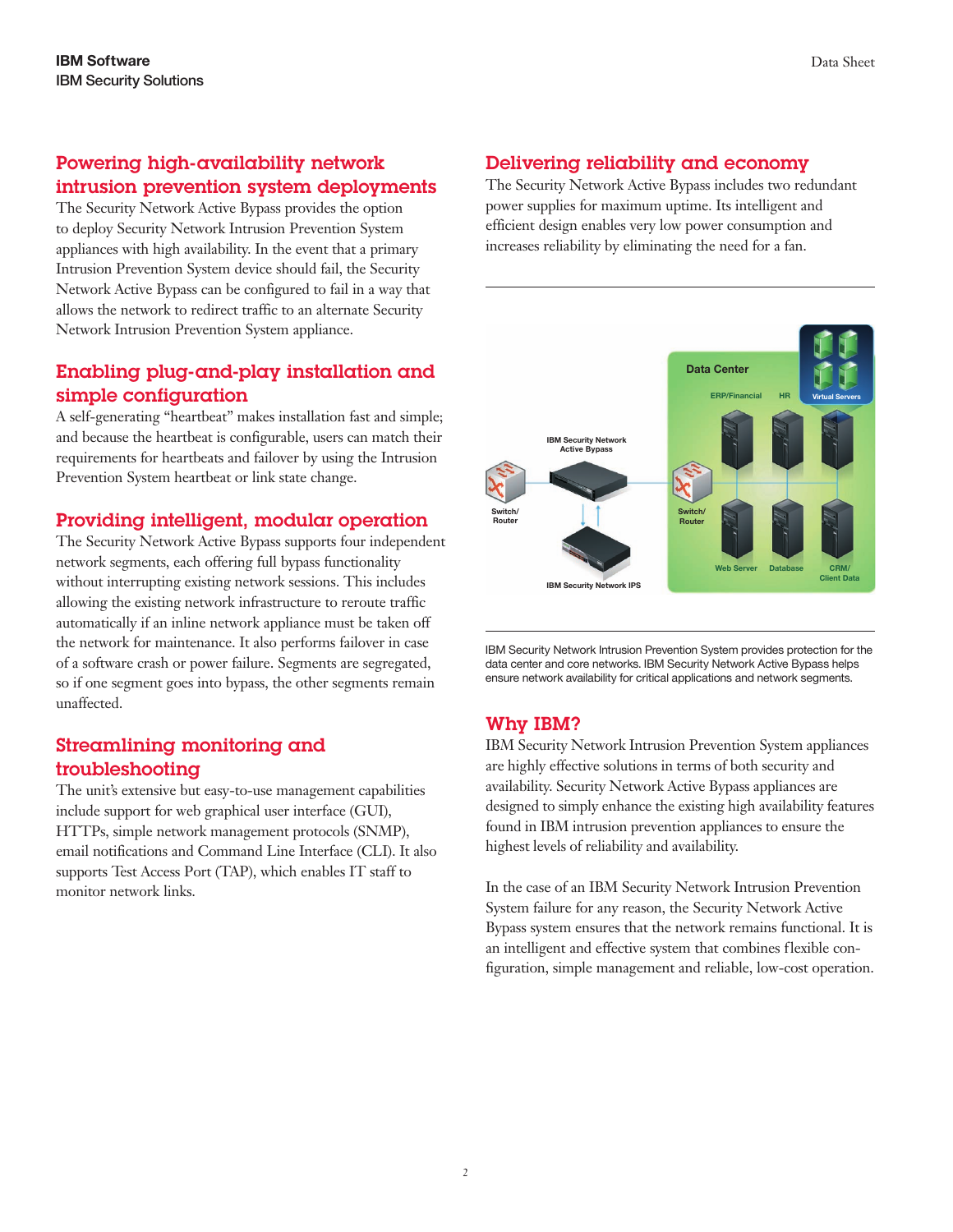| <b>IBM Security Network Active Bypass at a glance</b>   |                                                                                                  |                                                                    |
|---------------------------------------------------------|--------------------------------------------------------------------------------------------------|--------------------------------------------------------------------|
|                                                         | <b>IBM Security 1G Network Active Bypass</b>                                                     | IBM Security 10G Network Active Bypass                             |
| <b>High availability</b>                                |                                                                                                  |                                                                    |
| Active/Active                                           | Yes (using Active/Active clustering on supported<br>intrusion prevention system [IPS] platforms) | Yes (using Active/Active clustering on<br>supported IPS platforms) |
| Active/Passive                                          | Yes                                                                                              | Yes                                                                |
| Redundant power supplies                                | Yes (external)                                                                                   | Yes (internal)                                                     |
| <b>Dimensions</b>                                       |                                                                                                  |                                                                    |
| Form factor                                             | 1U                                                                                               | 1U                                                                 |
| Height (in./mm)                                         | 1.7/43                                                                                           | 1.7/43                                                             |
| Width (in./mm)                                          | 16.75/425                                                                                        | 16.75/425                                                          |
| Depth (in./mm)                                          | 11.8/300                                                                                         | 20/508                                                             |
| Electrical and environmental parameters                 |                                                                                                  |                                                                    |
| Input range (V, AC)                                     | $100 - 240$                                                                                      |                                                                    |
| Current rating (A)                                      | 1.4 maximum                                                                                      | 2.2 maximum                                                        |
| Frequency (Hz)                                          | $47 - 63$                                                                                        | $47 - 63$                                                          |
| Operating temperature                                   | 10°C - 35°C (50°F - 95°F)                                                                        |                                                                    |
| Relative humidity (operating)                           | 20 - 80 percent @ 21°C (69.8°F) maximum dew point                                                |                                                                    |
| Non-operating temperature                               | 5°C - 45°C (41°F - 113°F)                                                                        |                                                                    |
| Relative humidity (non-operating)                       | 8 - 80 percent @ 27°C (80.6°F) maximum dew point                                                 |                                                                    |
| Safety/certification/declaration                        | UL/CSA/EN/IEC 60950-1                                                                            |                                                                    |
| Electromagnetic compatibility certification/declaration | Class A. FCC, IC, CE Mark (EU DoC), VCCI, KCC, AUS/NZ, GOST                                      |                                                                    |
| Environmental certification/declaration                 | RoHS                                                                                             |                                                                    |

| <b>IBM Security 1G Network Bypass models</b>  | <b>Supported 1 GbE segments</b>      |
|-----------------------------------------------|--------------------------------------|
| ABYP-4T-0S-0L                                 | 4 copper                             |
| ABYP-0T-4S-0L                                 | 4 SX fiber                           |
| ABYP-0T-0S-4L                                 | 4 LX fiber                           |
| ABYP-4TS                                      | 4 TS fiber                           |
| ABYP-4TL                                      | 4 TL fiber                           |
| ABYP-2T-2S-0L                                 | 2 copper + 2 SX fiber                |
| ABYP-2T-0S-2L                                 | 2 copper + 2 LX fiber                |
| ABYP-2T-1S-1L                                 | 2 copper + 1 SX fiber and 1 LX fiber |
| ABYP-0T-2S-2L                                 | 2 SX fiber + 2 LX fiber              |
| <b>IBM Security 10G Network Bypass models</b> | Supported 10/1 GbE segments          |
| ABYP-10G-2SR-2LR                              | 2 SR fiber + 2 LR fiber              |
| ABYP-10G-4LR                                  | 4 LR fiber                           |
| ABYP-10G-4SR                                  | 4 SR fiber                           |